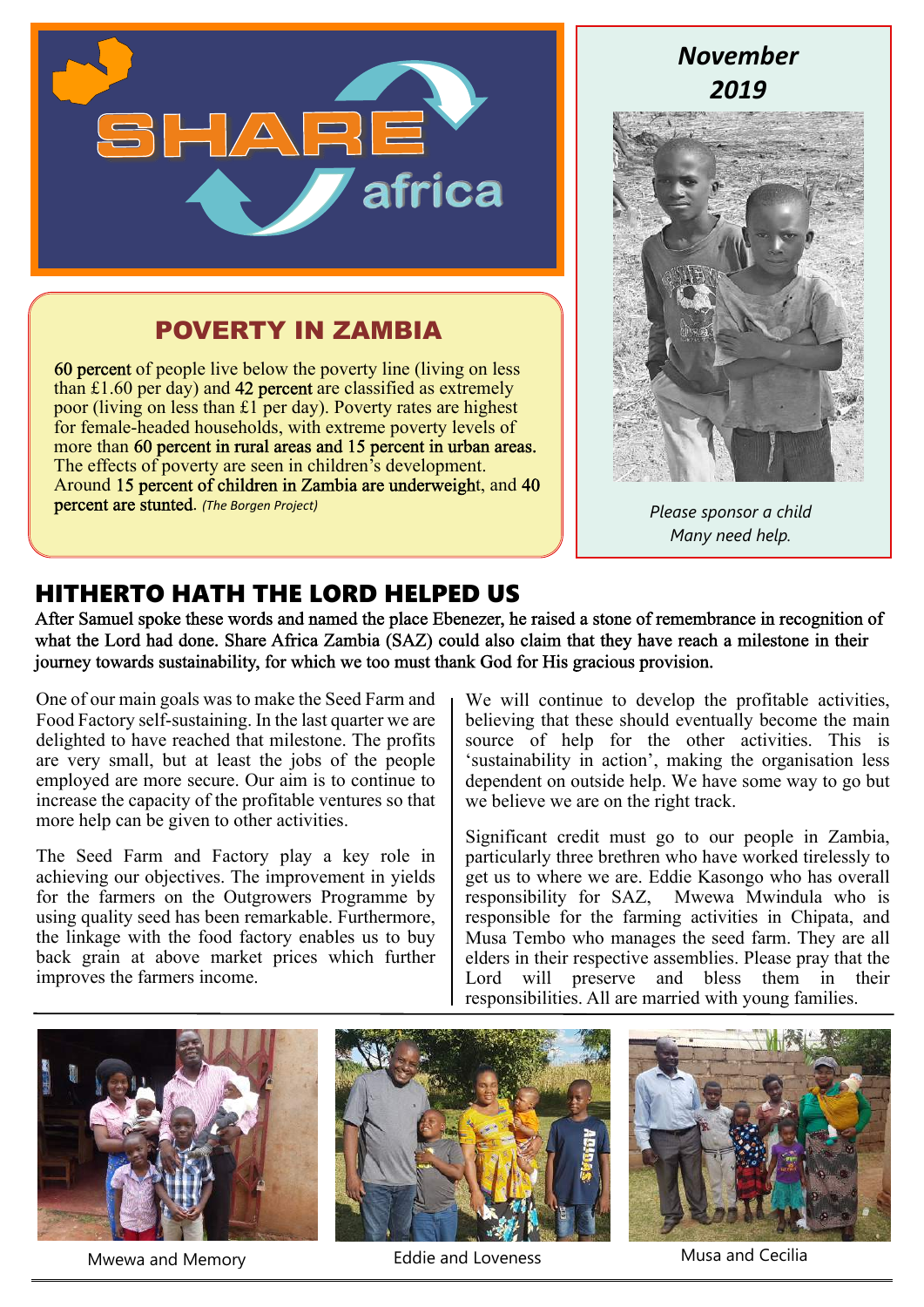# **The Orphan Programme needs more Sponsors**

Everywhere people are asking for help with orphans. At present we have 187 sponsored children, which is about the same number we had 5 years ago. The queue who are registered and waiting for sponsorship is now 89. We have had to stop registering new children until we find sponsors for those in the queue.

When visiting assemblies, the need for support is obvious. Recently we visited two assemblies in Lusaka where you might think the need is less than in rural areas, but families, especially widows with young children are finding it difficult to cope. Providing clothing and other essentials for school is often beyond their means which results in children becoming malnourished and failing in their education. Fellow believers and close relatives help where they can, but life is tough in the suburbs - as you will see from the photo.

Chunga, was one place we visited. It is perched on one of the highest spots in Lusaka with panoramic views across the city. The location is rough; where every square metre is used to build shelters which people believe will eventually become their home.

The assembly was established in 2010. About 45 attend with 23 in fellowship. The elders were welcoming and spoke enthusiastically about their outreach work. They said there were another 8 assemblies in the Zone A district of Lusaka. (They explained that there were 5 zones in Lusaka with a total of over 40 assemblies throughout the capital city). It was encouraging to hear how the 8 assemblies in their Zone work together in helping each other.

The structure where they meet is basic. The wall foundations are in place along with a few flimsy poles. They may or may not have title for the land, nevertheless, building a hall on the site will be quite a challenge.



The purpose of the visit was to meet some of the children on the programme. In the picture is Lybia Chabala, a widow of 4 years who has 4 children, 2 of whom are on the programme. James, the older boy is being moved to another school because of the poor standards at the school he attends. Lydia, his mother, sells fish which she gets from an aunt who lives about 400 miles away in the Luapula Province. Selling fish is her main income.



We also met Katherine Ketebe, the Sunday School teacher and caretaker. She is a widow of 5 years and has 4 children. Two of her children are on the waiting list. She sells vegetables at a street market. The appearance of both her and her children left us in no doubt that this family were struggling.

These are 'little children' and it touches us to see how circumstances beyond their control has brought them into such an environment. There are tens of thousands like them, and when we think of our welfare and education system, the contrast is surreal. This is the world we live in, yet with a little sacrifice it is possible to change the prospects of a few.

Please visit our web site for more details on how to sponsor a child. Alternatively, if you call us we would be happy to explain what to do further.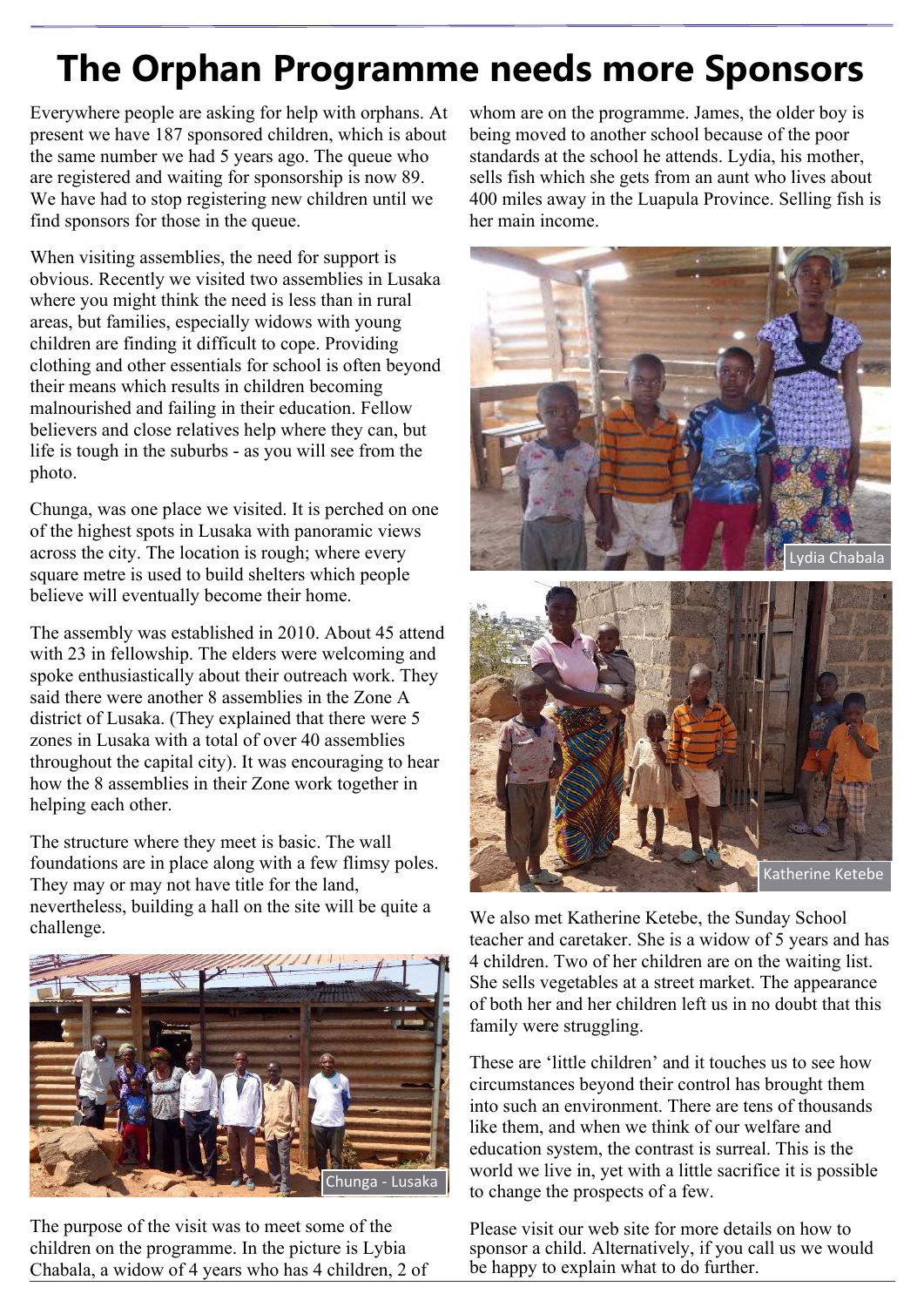# **Have you any Fish?**

The Chanyanya assembly, situated on the banks of the river Kafue, was established in 1989 when fishermen from the Luapula Province migrated south in search of new fishing grounds.

When we met with them one Sunday in September, the number gathered including children, was about 250 with about 50 attending the Lord's Supper. The hall is well built with an iron sheet roof, in contrast to their own houses which resemble the structures of a typical African rural village. The people are poor by any standard, yet they seemed to be content with their lot. On appearance it seemed a very happy thriving fellowship of believers.



It was different to other places we visited in that the children appeared healthy. During the services they sat on the floor at the front listening intently and singing along with the congregation. Perhaps their behaviour had something to do with the visitor; this was the first time a 'white man' had come to meet them.

The sisters kindly prepared a meal and, having eaten chicken most days, we were looking forward to fish; sadly we were disappointed. The Kafue river, which at that point is about half a mile wide, was low and fishing was poor, which was apparently normal for that time of year. Water levels depend on the rains, which begin in November and continue until March.

During our discussion we learned of many widows and orphans in the assembly. They said that 15 men in recent years had been drowned while fishing in the river. The small wooden boats are fragile and none of the fishermen wear life jackets. They said that when the wind blows the boats can easily capsize.

We went to the river to see the type of boats they were using and they certainly looked unstable. To our

amazement we saw several women who had attended the meeting earlier getting into a boat, one with a baby on her back. They were canoeing across to the island where they live – apparently there is also another small assembly on that island. They could have taken a small ferry, but word is that it isn't safe, and the fare is too expensive.



The ideal boats for fishing they said were banana boats, but they cannot afford to hire them. The canoes they use are rented for the equivalent of 80 pence a day, whereas a banana boat is £4 a day. It is a difficult life, yet fishing is their trade, and that's how they feed their families.

Before leaving, the elders requested help with a few things. Firstly, support for their single orphans who live with their widowed mothers (we describe a single orphan as a child whose father has died leaving the mother to cope on her own). They also asked if we could help with bibles, hymnbooks, life jackets, and an adult literacy programme. The needs are great, yet relatively not as bad as those we have seen elsewhere.

Every such visit is humbling, leaving you with a feeling of helplessness, or even guilt. When saying goodbye, you drive off in a vehicle they can only dream of, and know they are well aware we are going home to a full plate, a comfortable bed, and luxuries they have never known. You wonder what they think of us. Sadly, this is the feeling we get when visiting most places, nevertheless we rejoice that they are the Lord's and He will provide according to His good will. We left a small token of fellowship and promised to return soon. Our visit was a great spiritual encouragement to us and hopefully of some benefit to them.

#### **Musa at risk on his motorbike**

Earlier this year Musa our farm manager suffered a serious accident with his motorbike in what are very treacherous roads. He has recovered but is concerned not only about crashing but of the risk of being robbed and the motorbike stolen when he is travelling in the bush. We will try and source a small pickup which will greatly benefit his work as well as being a much safer way to travel.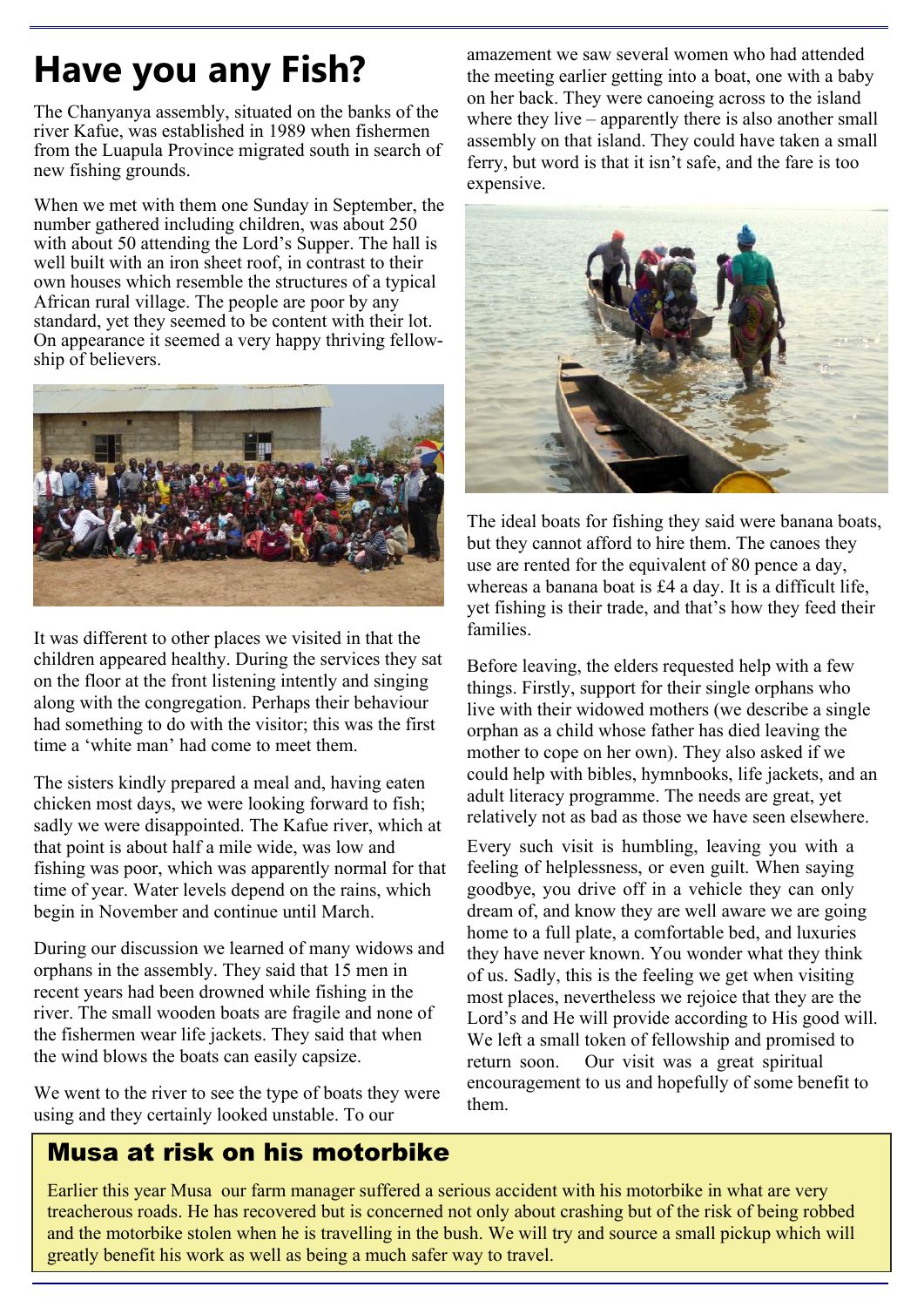## **Nampundwe and Sichoobo - Basic Human Need**

There are times when it is difficult to envisage a solution to ongoing suffering, yet when the Lord sent His disciples in Mark 10, His encouraging words were simple; 'HAVE FAITH IN GOD'. Since it is the Lord's Work, then He will provide according to their need.

This is the second time in recent months we have delivered food supplements to this area. The provisions were mainly for malnourished children who are on our Orphan Programme, but we are able to meet other needs as supplies allowed.

The lack of rain at the beginning of the year killed all their crops resulting in acute food shortage. This will continue until the next harvest around May 2020. Many are suffering, especially the elderly and sick.

In addition to the food shortage, the hall at Sichoobo is cracked, crumbling and unsafe. It would be a sad place to visit if it wasn't for the hearty singing and the warm welcome we receive from the believers.

The two assemblies, Sichoobo and Nampundwe, are about 5 miles apart, so it is easy to double up a visit. Although Nampundwe has a better hall, Sichoobo has more in fellowship.

The elders in both assemblies are faithful but weak, and many in fellowship can't read. There is also an unusually high number of blind people. There is some suspicion that water pollution from a nearby mine might be the cause.

The condition of certain individuals was touching. There was a boy with a serious fungal infection on his face. He was so embarrassed he kept his face covered with a cap. When brother Eddie saw it, he called a doctor at a hospital in Lusaka and sent a picture of the boy. When the doctor saw it he said the boy should come to the hospital so that the infection can be properly diagnosed. SAZ arranged transport and the boy has now commenced a lengthy period of treatment.









The second case was a girl of 3 who could neither sit nor walk and who cried continually. The mother was distraught, not knowing what to do. She had taken the girl to the local clinic who advised that she take her to hospital in Lusaka but she could not afford the bus-fare. The girl is now in hospital but we have had no further update on her condition. Please pray for this needy area and these children in particular.

Finally, at Nampundwe we met Hilda Musole. She is HIV positive and has been a widow for 5 years. She lives alone with 3 children and earns money washing people's clothes. She is so frail it is difficult to imagine how she has the strength to work. After some discussion brother Eddie said that SAZ would support her by providing a monthly ration of high energy food and peanut butter. We will monitor her progress. Please remember Hilda and her family in prayer also.

Several bags of Cement were left with the believers at Sichoobo to encourage them to patch up the hall to make it safe temporarily. However in our opinion the only solution is to rebuild. We will continue to assist both assemblies and the believers as they seek to serve the Lord in difficult circumstances.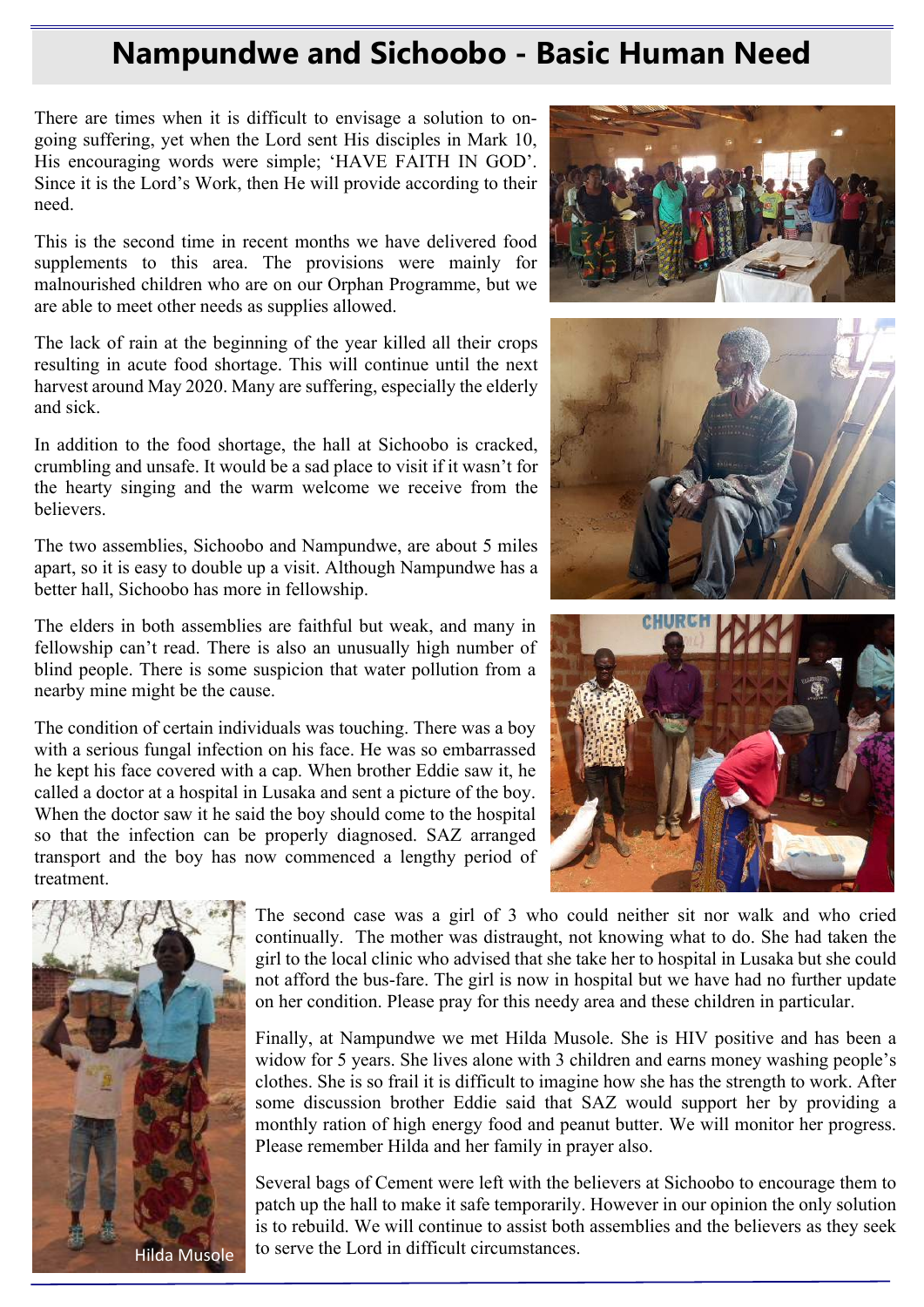# **A Good Year for the Seed Farm and Outgrowers**

.Most of our 115 farmers have done well, and so has our Seed Farm. There are just a few tonnes of soybeans remaining to be sorted and bagged before this season concludes and they get ready to prepare for the next. The women in the picture are seated outside our rented office in Chipata sorting soybeans. You may think it would be easier to get equipment to do the sorting, but such equipment is expensive, and we would be denying the women of much needed part time work. The sorting is usually done in the villages but because women in Chipata are looking for work, Mwewa (our manager in Chipata) decided to set up space outside his office. The women have asked that they again be considered for work next year.



The main challenge this year was finding safe storage for the grain and seed. We have rented five separate sheds at different locations across Chipata. Although we are paying people to guard them, there is still a considerable risk of theft or damage. Our aim is to eventually have our own secure storage shed.



### **Reports from our Farmers**

We were particularly encouraged by our visit to Mr and Mrs Kamanga, one of our farmers on the programme. When we arrived unannounced, Tasila (Mrs Kamanga) was sitting on her front step reading her Bible and tak-

ing notes. She called Levison, her husband, and we began our discussion. They have 8 children, the oldest is 28 who has a learning disability. Levison is an elder in Mphofu assembly where about 50 attend with 22 in fellowship.

This year has been very productive. They grew groundnuts, soya, maize and sunflower. From their income they were able to buy a new bed, a sofa, curtains, some kitchen utensils, an ox cart, and were also able to send their children to school. They both looked very happy and thanked SAZ for the assistance. Levison is now one of our lead farmers who we use to train and manage other farmers.





Our visit to Mr and Mrs Sakala was also encouraging. In one of our earlier newsletters we mentioned the need for a borehole for this couple because they have a few cattle and were travelling 5 miles twice a day to take their cattle to the nearest drinking trough. A gift was received to meet this need and in due course a borehole with handpump and cattle trough was installed.

On arrival at the house we found that Mr Sakala had been seriously sick with malaria. Although poorly, he came to greet us and both he and his wife took us to the new well. They are delighted and thanked the Lord for this provision.

They have a field of 20 acres which is ploughed using their own animals. The wife and two elder daughters can plough, and all able bodied in their family of eight work in the field. Having such large families does present its own challenges - but if there were only one or two children then their capacity for farming would be greatly restricted. Therefore extended families grow, and small villages develop to farm the surrounding fields.